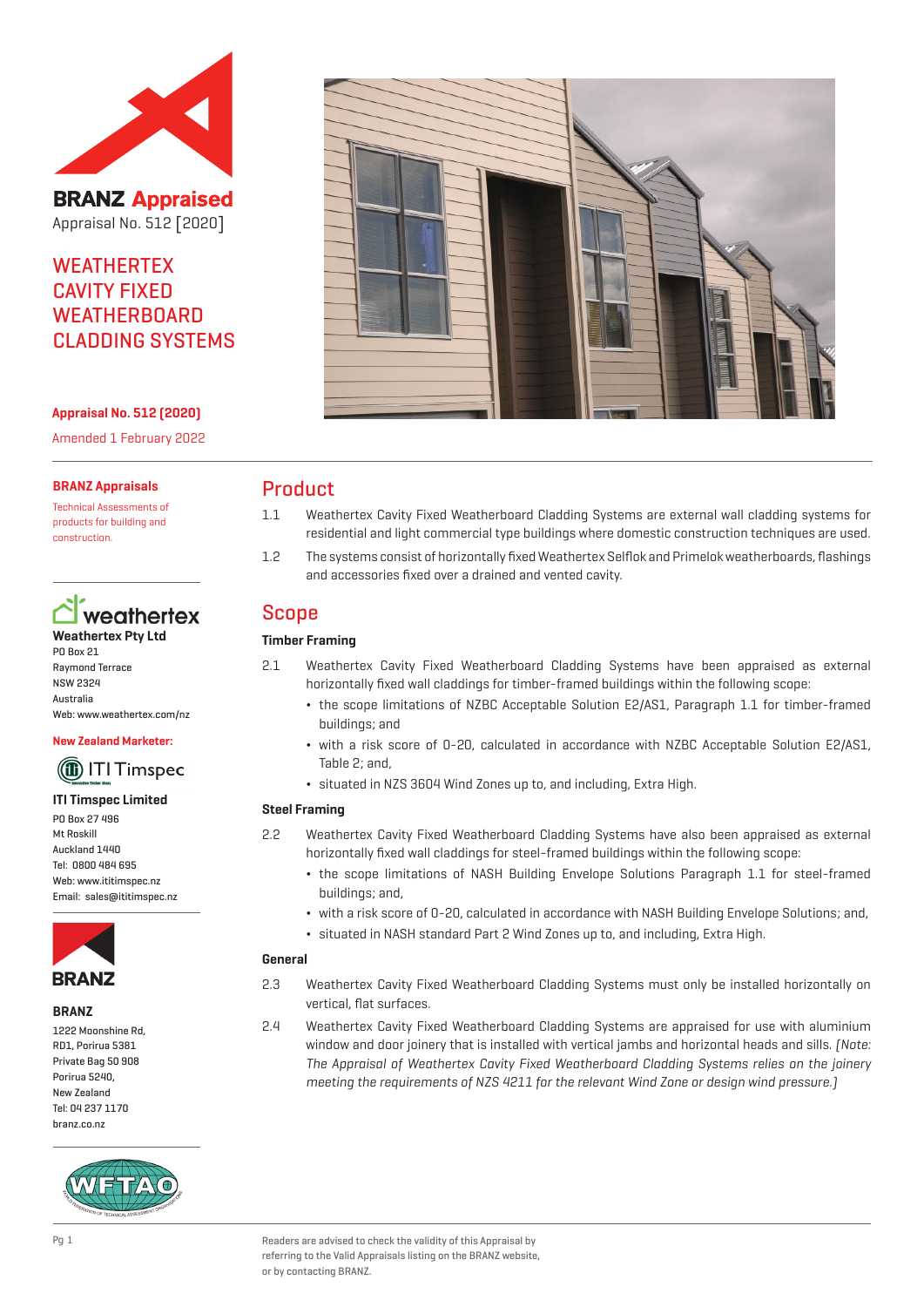

Appraisal No. 512 [2020]

**BRANZ Appraised** 

## Building Regulations

### **New Zealand Building Code (NZBC)**

3.1 In the opinion of BRANZ, Weathertex Cavity Fixed Weatherboard Cladding Systems, if designed, used, installed and maintained in accordance with the statements and conditions of this Appraisal, will meet the following provisions of the NZBC:

**Clause B1 STRUCTURE:** Performance B1.3.1, B1.3.2 and B1.3.4. Weathertex Cavity Fixed Weatherboard Cladding Systems meet the requirement for loads arising from self-weight, earthquake, wind, impact and creep [i.e. B1.3.3 (a), (f), (h), (i) and (q)]. See Paragraphs 9.1–9.3.

**Clause B2 DURABILITY:** Performance B2.3.1 (b) 15 years, B2.3.1 (c) 5 years and B2.3.2. Weathertex Cavity Fixed Weatherboard Cladding Systems meet these requirements. See Paragraphs 10.1-10.3.

**Clause E2 EXTERNAL MOISTURE:** Performance E2.3.2. Weathertex Cavity Fixed Weatherboard Cladding Systems meet this requirement. See Paragraphs 14.1-14.5.

**Clause F2 HAZARDOUS BUILDING MATERIALS:** Performance F2.3.1. Weathertex Cavity Fixed Weatherboard Cladding Systems meet this requirement.

## Technical Specification

4.1 System components and accessories supplied by Weathertex Pty Ltd are as follows:

#### **Weathertex Weatherboards**

- ¬ Weathertex weatherboards are 9.5 mm thick planks cut from exterior-grade wood fibre-based (hardboard) panels. The wood fibres are obtained from selected Australian hardwoods. The fibres are pre-treated with steam under pressure and are then bonded together, using natural lignins present in the fibres. The weatherboards contain a waterproofing agent to minimise moisture absorption. Weathertex weatherboards are produced with a smooth or textured (Ruff-Sawn and Woodsman) front face. A variety of profiles are also available. Weathertex weatherboards are primed on all surfaces and edges. The weatherboards are nominally 3,660 mm in length with various widths, dependent on the profile.
- ¬ Weathertex Selflok weatherboards are profiled with an interlocking lap joint on the top and bottom edges. Selflok weatherboards are available in various surfaces finishes and profiles. Refer to Table 1 for available profiles and finishes.
- ¬ Weathertex Primelok weatherboards incorporate a Primelok Aligning Spline at the rear of the board for faster installation, greater accuracy and concealed fixing. Refer to Table 2 for available profiles and finishes.

#### **Table 1: Selflok Weatherboard Sizes and Profiles/Finishes**

| Selflok Profile | <b>Dimensions</b>  | Pre-primed |           |          | Natural |
|-----------------|--------------------|------------|-----------|----------|---------|
|                 | [mm]               | Smooth     | Ruff-Sawn | Woodsman |         |
| Millwood        | $3.660 \times 300$ |            |           |          |         |
| Colonial        | $3.660 \times 300$ |            |           |          |         |
| Ecogroove 150   | $3.660 \times 300$ |            |           |          |         |
| Ecogroove 300   | $3.660 \times 300$ |            |           |          |         |
| Vgroove 150     | $3,660 \times 300$ |            |           |          |         |

#### **Table 2: Primelok Weatherboard Sizes and Profiles/Finishes**

| <b>Primelok Profile</b> | Dimensions (mm)    | Pre-primed |           |          |  |
|-------------------------|--------------------|------------|-----------|----------|--|
|                         |                    | Smooth     | Ruff-Sawn | Woodsman |  |
| Primelok                | $3.660 \times 200$ |            |           |          |  |
| Federation              | $3.660 \times 170$ |            |           |          |  |
| Shadowood               | $3,660 \times 170$ |            |           |          |  |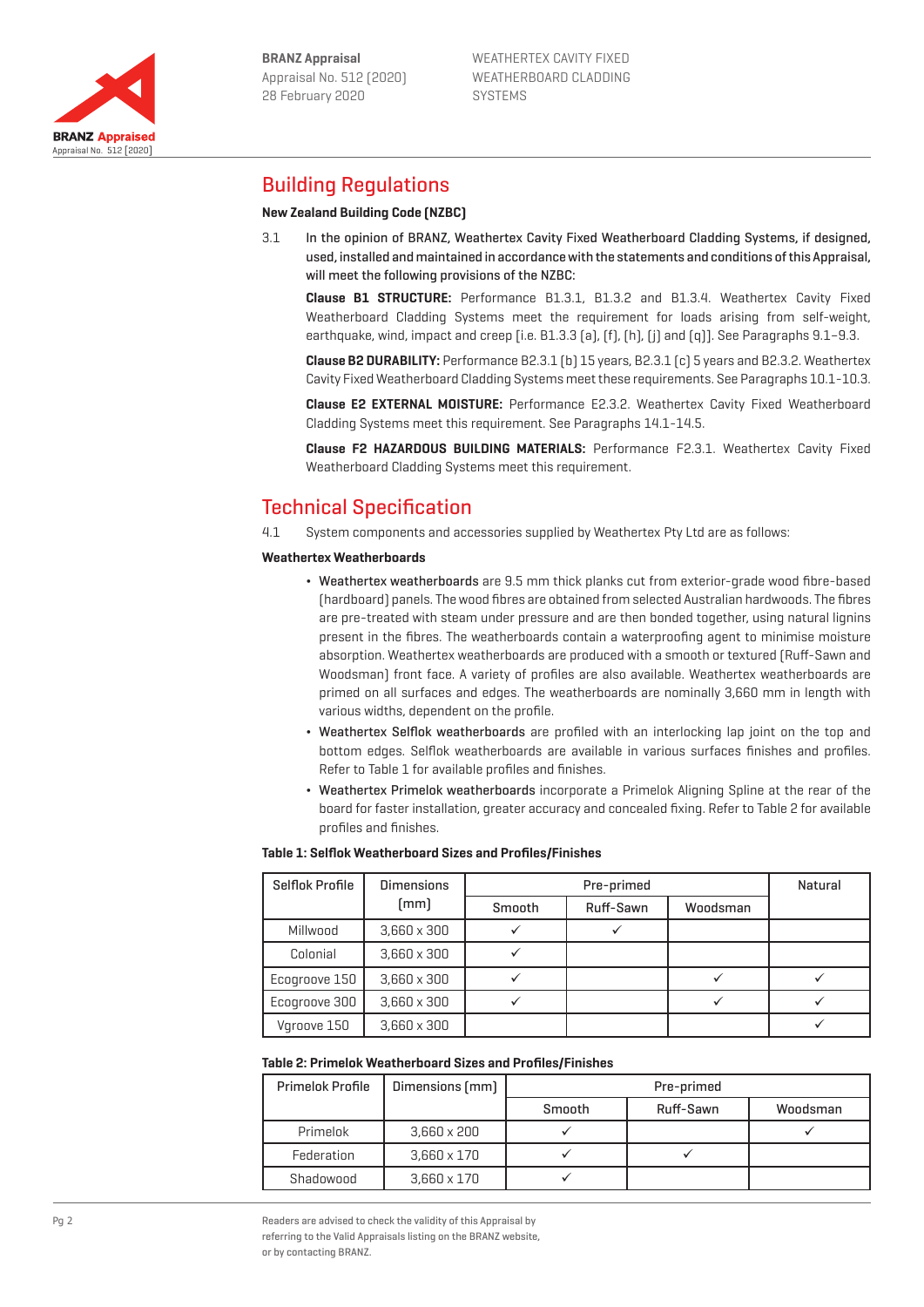

#### **Accessories**

- ¬ Weathertex Joiners Traditional Off-Stud (for Primelok 200), Federation, Shadowood, Millwood, Old Colonial, Ecogroove 150 and 300 plastic joiners to suit weatherboard profiles/texture.
- ¬ Primelok Starter Strip folded coil-coated steel profile available in 1,830 mm lengths.
- ¬ Large Cavity Closer folded coil-coated steel closer 20 mm wide x 1,830 mm long.
- ¬ Aluminium Corners Internal LF Corner (Small), External LF Corner (Small), Internal 'W' Corners (Small and Large), External Box Corners (Small and Large). Supplied in 3,660 mm lengths.
- ¬ Corner Plugs small and large corner plugs for Traditional Large and Small Aluminium Corner.
- ¬ Aluminium Stop Ends small and large aluminium stop-ends supplied in 3,660 mm lengths.
- ¬ Long Vertical Aluminium Joiner for Selflok weatherboards, supplied in 3,660 mm lengths.
- ¬ Large Long Vertical Aluminium Joiner for Primelok weatherboards, supplied in 3,000 mm lengths.
- 4.2 Accessories used with the Weathertex Cavity Fixed Weatherboard Cladding Systems which are supplied by the building contractor are:

#### **Weatherboard Fixings**

- ¬ Primelok weatherboard fixings (timber frame) 75 x 3.15 mm hot-dip galvanised or stainless steel flat head nails, or 65 x 2.8 mm hot-dip galvanised or stainless steel ring shank flat head nails.
- ¬ Selflok weatherboard fixings (timber frame non-structural batten) 65 x 2.8 mm hot-dip galvanised or stainless steel ring shank flat head nails, or ND62 Bradnail 62 mm x 14 g stainless steel brads.
- $\bullet~$  Selflok weatherboard fixings (timber frame structural batten) 45 x 2.5 mm hot-dip galvanised or stainless steel ring shank nails, or ND5O Bradnail 50 mm x 14 g stainless steel brads.
- ¬ Weatherboard fixings (steel frame) self-drilling AS 3566 Corrosion Class 4, 6 g screws in NZS 3604 defined Corrosion Zones B and C, and Grade 304 stainless steel in Corrosion Zone D. The screw head must be minimum 5.5 mm in diameter and the screw length must allow a 10 mm minimum penetration through the steel framing.

(Note: Hot-dip galvanising must comply with AS/NZS 4680.)

#### **Cavity Battens**

- ¬ Cavity battens (timber framing non-structural) nominal 45 mm wide x 20 mm thick merchant grade timber treated to Hazard Class H3.1.
- $\cdot$  Cavity batten fixings (timber framing non-structural) 40 x 2.5 mm hot-dip galvanised or stainless steel flat head nails.
- ¬ Cavity battens (timber framing structural batten) nominal 45 x 18 mm thick SG8 framing grade pinus radiata treated to Hazard Class H3.1.
- ¬ Structural cavity batten fixings 60 x 2.8 mm hot-dip galvanised or stainless steel ring shank jolt head hand-driven nails; or 64 x 2.8 mm hot-dip galvanised, or 65 x 2.87 mm stainless steel ring shank gun-driven nails.
- ¬ Cavibat R (steel framing) 45 x 20 mm thick cavity batten comprising 10 mm thick extruded polypropylene with 10 mm thick extruded polystyrene (XPS) adhered to the back.
- ¬ Cavibat R fixings 30 or 38 mm hot-dip galvanised finishing brads used to temporary fix the battens in place until the cladding is installed.

#### **Ancillary Items**

- ¬ Flexible wall underlay building paper complying with NZBC Acceptable Solution E2/AS1 Table 23 or NASH Building Envelope Solutions Table 23, or a breather-type membrane covered by a valid BRANZ Appraisal for use as a wall underlay.
- Rigid wall underlay plywood or fibre cement sheet complying with NZBC Acceptable Solution E2/AS1, Table 23 or NASH Building Envelope Solutions Table 23, or a rigid wall underlay covered by a valid BRANZ Appraisal for use as a rigid air barrier system.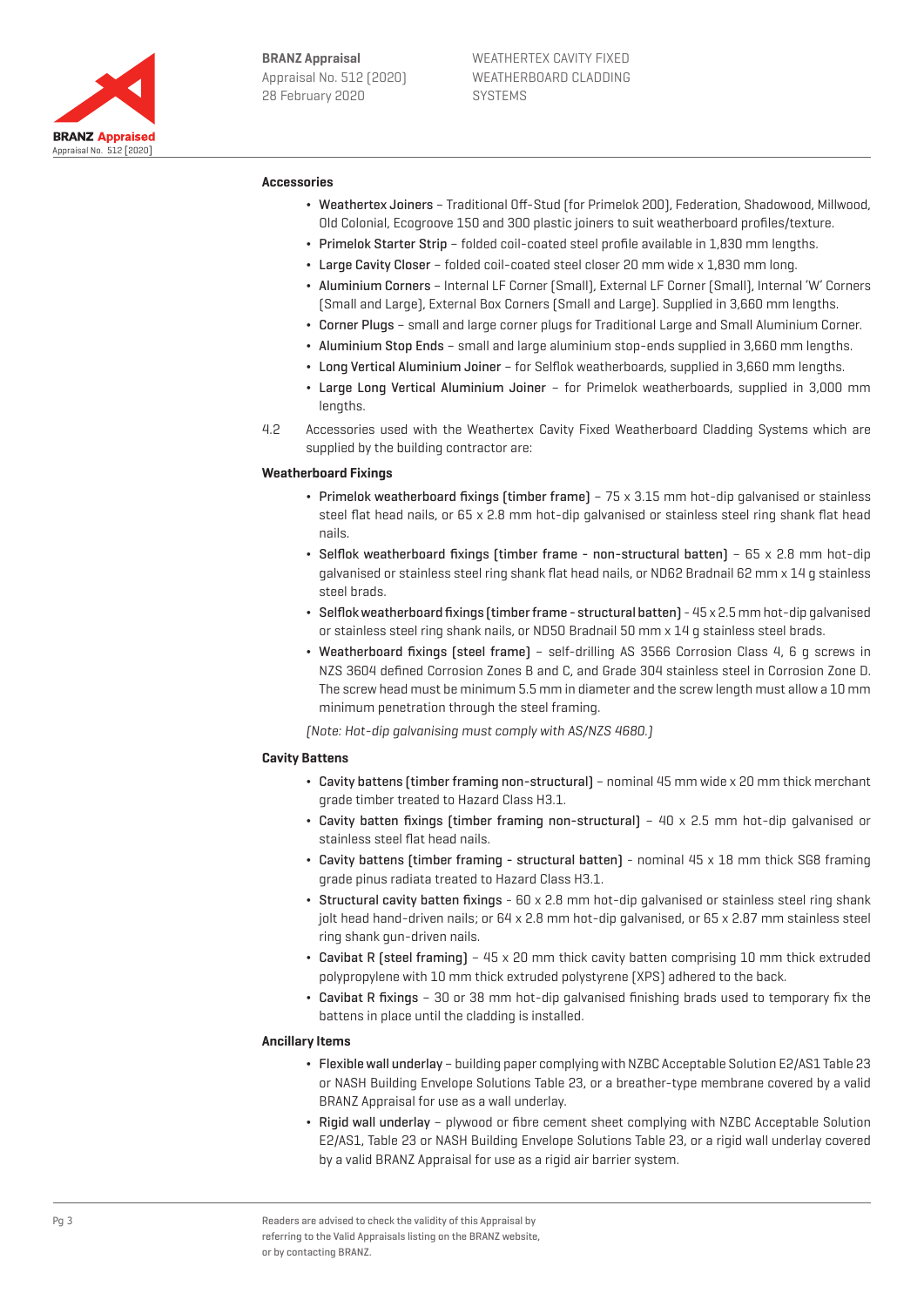

- ¬ Flexible sill and jamb flashing tape flexible flashing tapes complying with NZBC Acceptable Solution E2/AS1 Paragraph 4.3.11, or NASH Building Envelope Solutions Paragraph 4.2.10 or flexible flashing tapes covered by a valid BRANZ Appraisal for use around window and door joinery openings.
- ¬ Back flashings folded from aluminium or galvanised steel. Refer to NZS 3604, Section 4 and NZBC Acceptable Solution E2/AS1, Table 20 or NASH Building Envelope Solutions Table 20 for durability requirements.
- ¬ Window and door trim cavity air seal air seals complying with NZBC Acceptable Solution E2/AS1 Paragraph 9.1.6, or NASH Building Envelope Solutions Paragraph 9.1.6 or self-expanding, moisture-cure polyurethane foam air seals covered by a valid BRANZ Appraisal suitable for use around window, door and other wall penetration openings.
- ¬ Joinery head flashings as supplied by the joinery manufacturer or contractor.
- ¬ Flexible sealant sealant complying with NZBC Acceptable Solution E2/AS1 or NASH Building Envelope Solutions or sealant covered by a valid BRANZ Appraisal for use as a weather sealing sealant for exterior use.
- ¬ Cavity vent strip PVC, aluminium, coil-coated steel or stainless steel, punched with 3-5 mm holes or slots complying with NZBC Acceptable Solution E2/AS1, Paragraph 9.1.8.3 or NASH Building Envelope Solutions Paragraph 9.1.9.3.

#### **Finishing System Specification - Paint**

- 4.3 All exposed faces, including top edges at sills and all bottom edges of Weathertex weatherboards must be finished with at least two coats of an exterior grade latex acrylic or exterior solvent-based (enamel) paint within 60 days of fixing. Paint systems are not supplied by Weathertex Pty Ltd and have not been assessed by BRANZ and are therefore outside the scope of this Appraisal.
- 4.4 Latex acrylic exterior paint systems must comply with any of Parts 7, 8, 9 or 10 of AS 3730. Allow the recommended drying time between coats and temperature limitations for application. For solvent-based finishes, one coat of solvent-based undercoat must be applied directly over the primed weatherboard surface. Allow to dry for a minimum of 24 hours. Finish with two coats of gloss or semi-gloss exterior solvent-based paint.

#### **Finishing System Specification - Stain**

4.5 Where a stain finish is specified, all exposed faces, including top edges at sills and all bottom edges of Weathertex Natural weatherboards must be finished with at least two coats of an exterior grade, water-based stain. The stain must be recommended for use as a wall cladding stain by the manufacturer and must be applied in accordance with their instructions. Proprietary stains have not been assessed and are therefore outside the scope of this Appraisal. [Note: Weathertex Natural weatherboards can also be left uncoated or unstained to 'grey-off' over time.]

#### **Finishing Systems - Light Reflective Value**

4.6 It is recommended that finishes have a Light Reflective Value (LRV) of greater than 40%.

## Handling and Storage

- 5.1 Handling and storage of all materials supplied by Weathertex Pty Ltd or the building contractor, whether on-site or off-site, is under the control of the building contractor. Weathertex weatherboards must be stacked flat, off the ground and supported on timber bearers spaced at maximum 600 mm centres. They must be kept dry at all times either by storing under cover or providing waterproof covers to the stack. Care must be taken to avoid damage to edges, ends and the primed surfaces. Weatherboards must always be carried on edge.
- 5.2 Accessories must be stored so they are kept clean, dry and undamaged. All accessories must be used within the maximum storage period recommended by the manufacturer.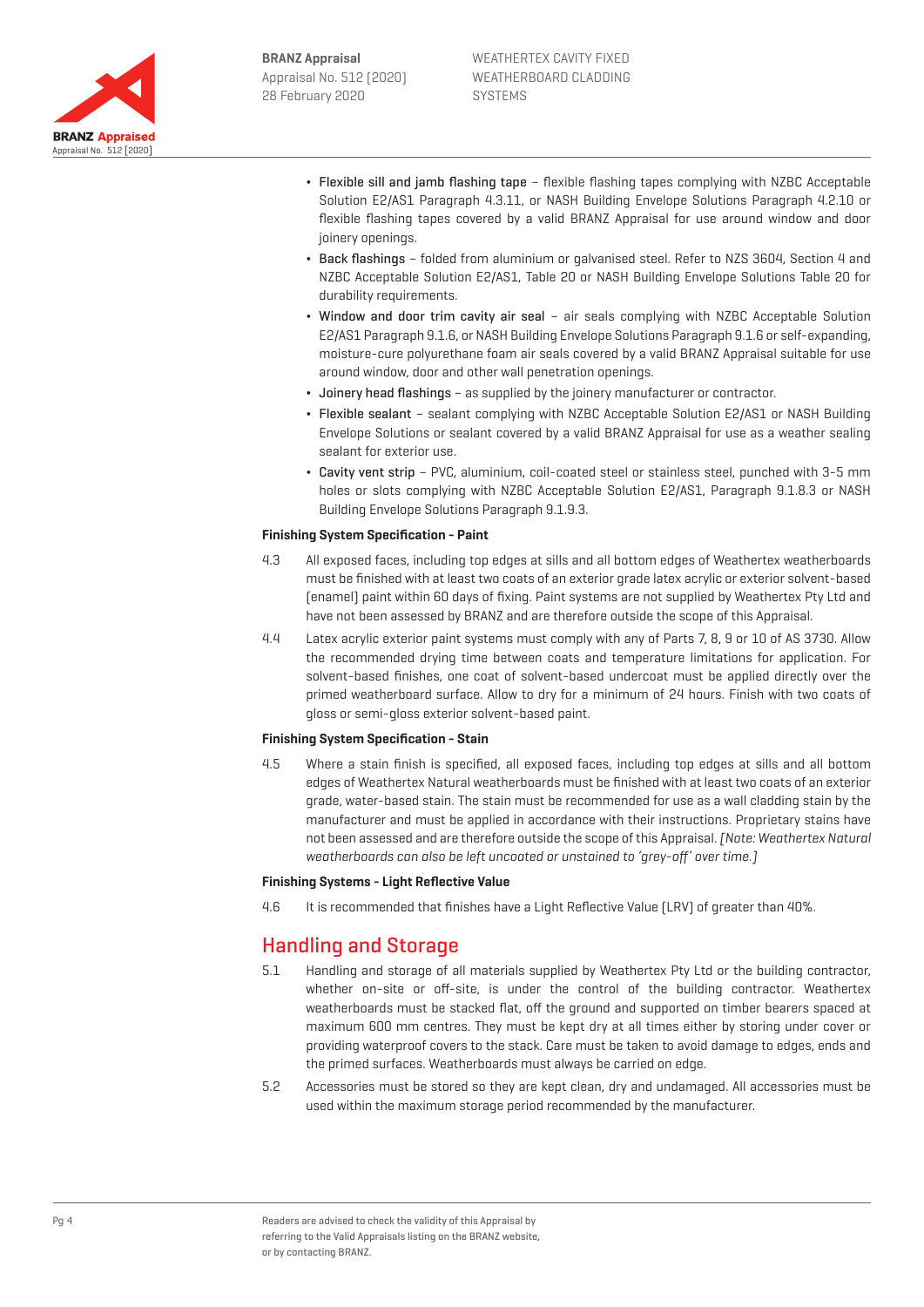

## Technical Literature

6.1 Refer to the Appraisals listing on the BRANZ website for details of the current Technical Literature for Weathertex Cavity Fixed Weatherboard Cladding Systems. The Technical Literature must be read in conjunction with this Appraisal. All aspects of design, use, installation and maintenance contained in the Technical Literature and within the scope of this Appraisal must be followed.

## Design Information

## Framing

### **Timber Framing**

- 7.1 Timber wall framing behind Weathertex Cavity Fixed Weatherboard Cladding Systems must be treated as required by NZBC Acceptable Solution B2/AS1.
- 7.2 Timber framing must comply with NZS 3604 for buildings or parts of buildings within the scope limitations of NZS 3604. Buildings or parts of buildings outside the scope of NZS 3604 must be to a specific design in accordance with NZS 3603 and AS/NZS 1170. Where specific design is required, the framing must be of at least equivalent stiffness to the framing provisions of NZS 3604. In all cases studs must be at maximum 600 mm centres. Dwangs must be fitted flush between the studs at maximum 800 mm centres.
- 7.3 Timber wall framing behind where weatherboards are joined over a stud must be nominal 50 mm thickness (i.e. 45 mm minimum finished thickness).
- 7.4 Timber framing must have a maximum moisture content of 24% at the time of the cladding application. (Note: If Weathertex weatherboards are fixed to framing with a moisture content of greater than 24%, problems may occur at a later date due to excessive timber shrinkage.)
- 7.5 Timber wall framing must have a maximum moisture content of 18% before the weatherboards are finished.

#### **Steel Framing**

- 7.6 Steel framing must be in accordance with NASH Standard Part 2 or to a specific engineering design for buildings outside the scope of NASH Standard Part 2.
- 7.7 The minimum framing specification is 'C' section studs and nogs of overall section size of 92 mm web and 38 mm flange (or 45 mm flange where weatherboards are joined over a stud). Steel thickness must be minimum 0.75 mm. Studs must be at maximum 600 mm centres. Dwangs must be fitted flush between the studs at maximum 800 mm centres.

### General

- 8.1 Punchings in the cavity vent strip must provide a minimum ventilation opening of 1,000 mm<sup>2</sup> per lineal metre of wall in accordance with the requirements of NZBC Acceptable Solution E2/AS1, Paragraph 9.1.8.3 b) or NASH Building Envelope Solutions Paragraph 9.1.9.3 b).
- 8.2 The ground clearance to finished floor levels as set out in NZS 3604 must be adhered to at all times. At ground level, paved surfaces such as footpaths, must be kept clear of the bottom edge of the cladding system by a minimum of 100 mm, and unpaved surfaces by 175 mm in accordance with the requirements of NZBC Acceptable Solution E2/AS1, Table 18 or NASH Building Envelope Solutions Table 18.
- 8.3 At roof/wall junctions, the bottom edge of Weathertex Cavity Fixed Weatherboard Cladding Systems must be kept above the top surface of any adjacent roof flashing by a minimum of 70 mm. (Note: This clearance is a requirement of Weathertex Pty Ltd and exceeds the minimum clearance specified in NZBC Acceptable Solution E2/AS1, Paragraph 9.1.3 and NASH Building Envelope Solutions Paragraph 9.1.3).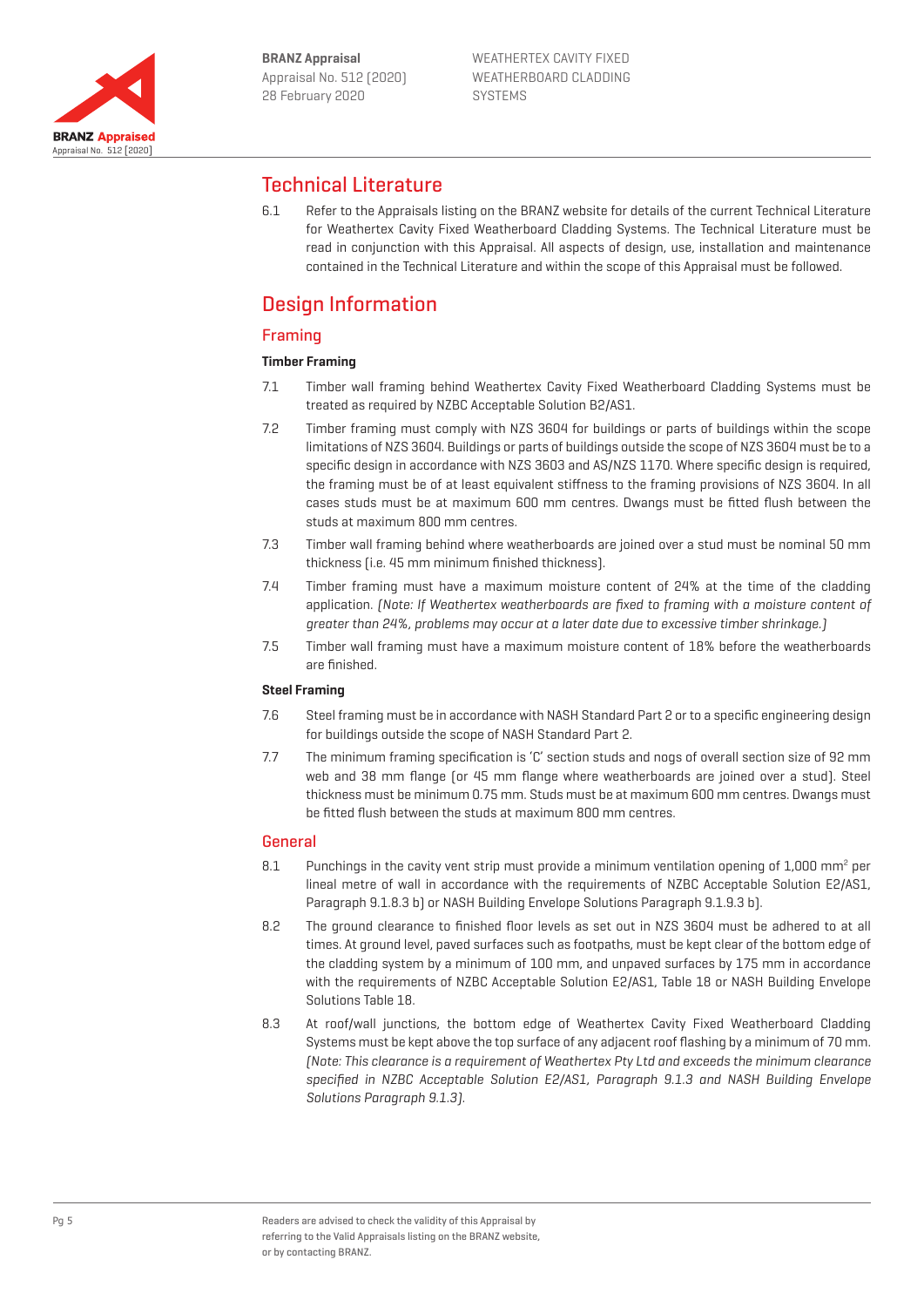

- 8.4 All external walls of buildings must have barriers to airflow in the form of interior linings with all joints stopped for Wind Zones up to, and including, Very High, and rigid wall underlays for buildings in the Extra High Wind Zone and specifically designed buildings up to 2.5kPa design differential Ultimate Limit State (ULS) wind pressure. Unlined gables and walls must incorporate a rigid sheathing or an air barrier which meets the requirements of NZBC Acceptable Solution E2/AS1, Table 23 or NASH Building Envelope Solutions Table 23. For attached garages, wall underlays must be selected in accordance with NZBC Acceptable Solution E2/AS1, Paragraph 9.1.3.4 or NASH Building Envelope Solutions Paragraph 9.1.3.4. Where rigid underlays are used, the fixing lengths must be increased by a minimum of the thickness of the underlay.
- 8.5 Where cladding penetrations are wider than the cavity batten spacings, allowance must be made for the airflow between adjacent cavities by leaving a minimum gap of 10 mm between the bottom of the cavity and the flashing to the opening.
- 8.6 Where the system abuts other cladding systems, designers must detail the junction to meet their own requirements and the performance requirements of the NZBC. Details not included within the Technical Literature have not been assessed and are outside the scope of this Appraisal.

#### **Structure**

#### **Mass**

9.1 The mass of Weathertex Cavity Fixed Weatherboard Cladding Systems is approximately 10.4 kg/m<sup>2</sup> at equilibrium moisture content. The systems are therefore considered lightweight cladding in terms of NZS 3604 and NASH Building Envelope Solutions Standard Part 2.

#### **Impact Resistance**

9.2 Weathertex Cavity Fixed Weatherboard Cladding Systems have good resistance to impact loads likely to be encountered in normal residential use. The likelihood of impact damage to the system when used in light commercial situations should be considered at the design stage, and appropriate protection such as the installation of bollards and barriers should be considered for vulnerable areas.

#### **Wind Zones**

9.3 Weathertex Cavity Fixed Weatherboard Cladding Systems are suitable for use in all building Wind Zones of NZS 3604 up to, and including, Extra High where buildings are designed to meet the requirements of NZBC Acceptable Solution E2/AS1, Paragraph 1.1 or NASH Building Envelope Solutions Paragraph 4.3.2.

#### **Durability**

10.1 Weathertex Cavity Fixed Weatherboard Cladding Systems meet the performance requirements of NZBC Clause B2.3.1 (b) 15 years for the Weathertex weatherboards and flashings, and the performance requirements of NZBC Clause B2.3.1 (c) 5 years for the exterior finish system.

#### **Serviceable Life**

10.2 Weathertex Cavity Fixed Weatherboard Cladding System installations are expected to have a serviceable life of at least 20 years provided the system is maintained in accordance with this Appraisal, and the Weathertex weatherboards and fixings are continuously protected by a weathertight coating and remain dry in service. Weathertex Weatherboard Cladding Systems must be painted within 60 days of fixing.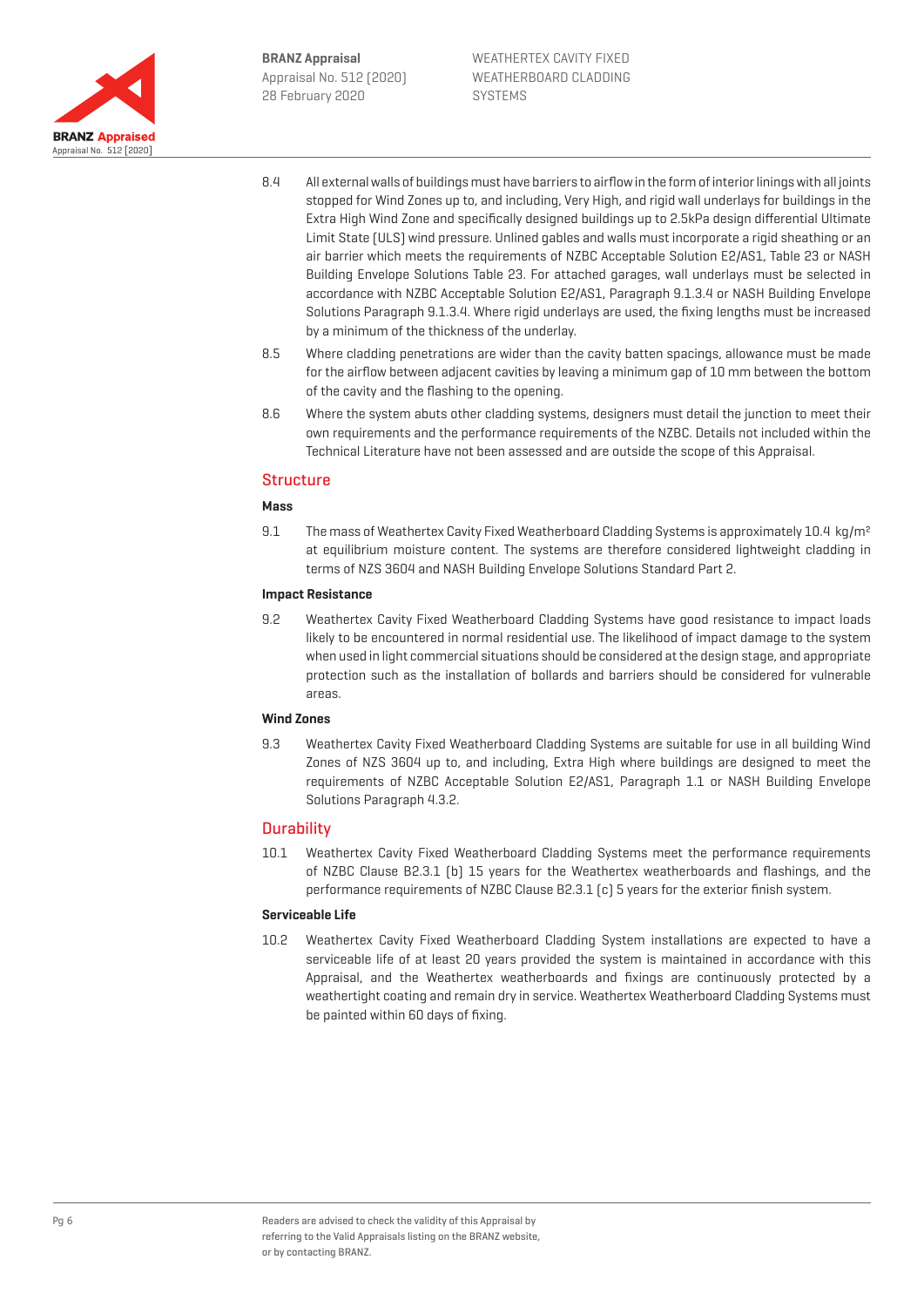

#### **Serviceable Life - Stain or Natural Finish**

- 10.3 Weathertex Natural Weatherboards may be left uncoated or be finished with a stain coating. They are expected to have a serviceable life of at least 15 years. The product without a stain finish will grey-off over time. The weathering may not be uniform and depends on the weather exposure and the design of shading (e.g. eaves overhangs, porches and the like). Some black spots (carbon) may appear over time which are a result of the timber species and manufacturing process.
- 10.4 Microclimatic conditions, including geothermal hot spots, industrial contamination and corrosive atmospheres, and contamination from agricultural chemicals or fertilisers can convert mildly corrosive atmosphere into aggressive environments for fasteners. The fixing of Weathertex weatherboards and accessories in areas subject to microclimatic conditions requires specific design in accordance with NZS 3604 Paragraph 4.2.4 and is outside the scope of this Appraisal.

#### **Maintenance**

- 11.1 Regular maintenance is essential to ensure the performance requirements of the NZBC are continually met and to ensure the maximum serviceability of the system.
- 11.2 Regular cleaning (at least annually) of the finish coating is required to remove grime, dirt and organic growth and to maximise the life and appearance of the coating. Grime may be removed by brushing with a soft brush, warm water and detergent. Finish systems must be re-coated at approximately 5–8 yearly intervals in accordance with the finish manufacturer's instructions.
- 11.3 Annual inspections must be made to ensure that all aspects of the cladding system, including the finish system, flashings and any sealed joints remain in a weatherproof condition. Any damaged areas or areas showing signs of deterioration which would allow water ingress must be repaired immediately. Sealant and finish coatings must be repaired in accordance with the relevant manufacturer's instructions.
- 11.4 Minimum ground clearances as set out in this Appraisal and the Technical Literature must be maintained at all times during the life of the system. (Note: Failure to adhere to the minimum ground clearances given in this Appraisal and the Technical Literature will adversely affect the long-term durability of Weathertex Cavity Fixed Weatherboard Cladding Systems.)

#### Control of External Fire Spread

#### **Vertical Fire Spread**

12.1 This Appraisal only covers buildings 10 m or less in height. NZBC Functional Requirement C3.2 identifies that external vertical fire spread to upper floors only needs to be considered for buildings with a building height greater than 10 m. Control of external vertical fire spread is therefore outside the scope of this Appraisal.

#### **Horizontal Fire Spread**

- 12.2 Weathertex Cavity Fixed Weatherboard Cladding Systems have not been assessed for a peak heat release or total heat released rating and therefore cannot be used within 1 m of the relevant boundary or Risk Group SI Buildings.
- 12.3 Refer to NZBC Acceptable Solutions C/AS1 and C/AS2 and Verification Method C/VM2 for fire resistance rating and control of external fire spread requirements for external walls.

### Prevention of Fire Occurring

13.1 Separation or protection must be provided to Weathertex Cavity Fixed Weatherboard Cladding Systems from heat sources such as fireplaces, heating appliances, flues and chimneys. Part 7 of NZBC Verification Method C/VM1 and Acceptable Solution C/AS1, and NZBC Acceptable Solution C/AS2 provide methods for separation and protection of combustible materials from heat sources.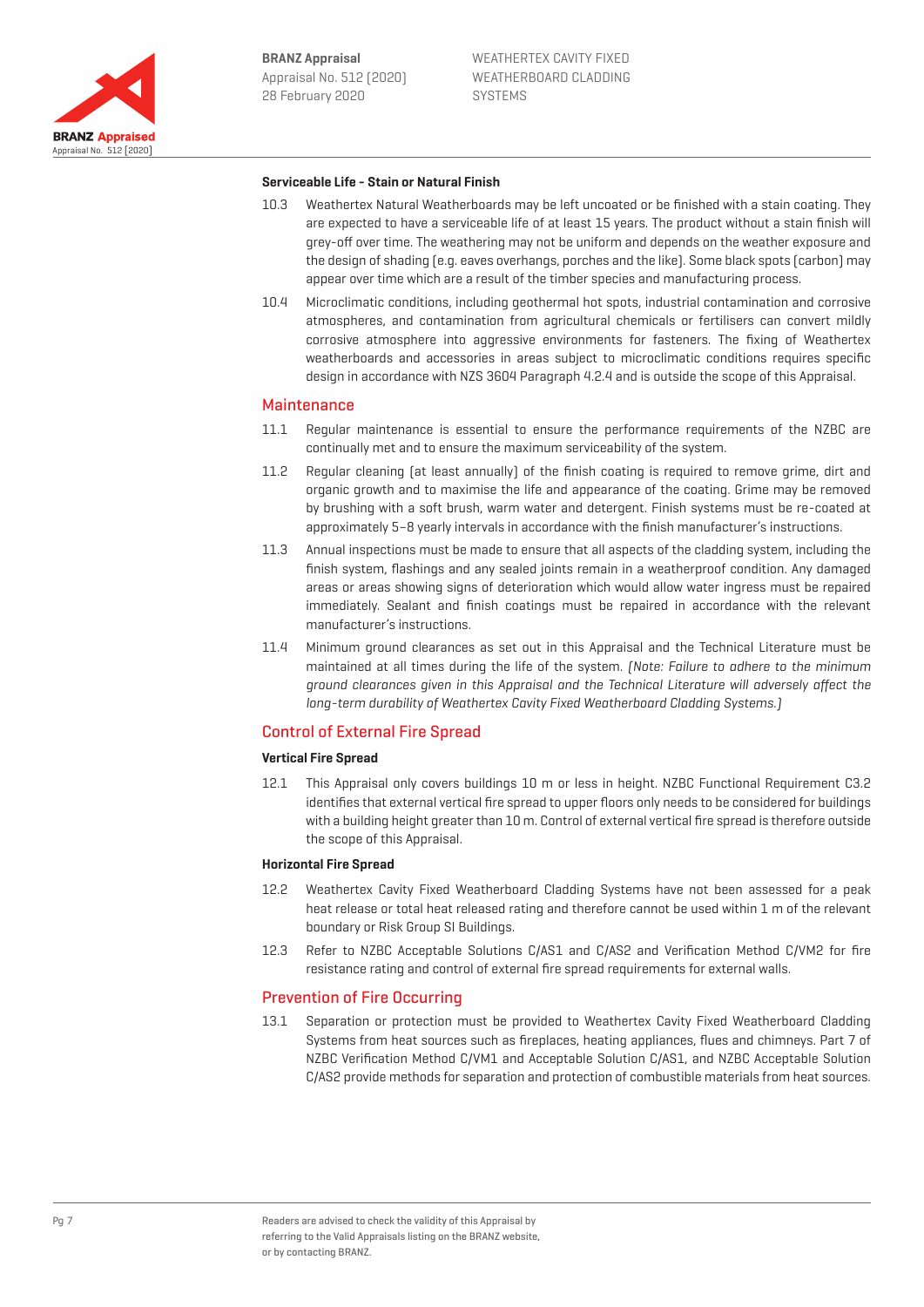

## External Moisture

- 14.1 Weathertex Cavity Fixed Weatherboard Cladding Systems, when installed in accordance with this Appraisal and the Technical Literature will prevent the penetration of moisture that could cause undue dampness or damage to building elements.
- 14.2 The cavity must be sealed off from the roof and subfloor space to meet code compliance with NZBC Clause E2.3.5.
- 14.3 Weathertex Cavity Fixed Weatherboard Cladding Systems allow excess moisture present at the completion of construction to be dissipated without permanent damage to building elements to meet code compliance with NZBC Clause E2.3.6.
- 14.4 The details given in the Technical Literature for weather sealing are based on the principle of having a first and second line of defence against moisture entry for all joints, penetrations and junctions. The ingress of moisture must be excluded by detailing joinery and wall interfaces as shown in the Technical Literature. Weathertightness details that are developed by the designer are outside the scope of this Appraisal and are the responsibility of the designer for compliance with the NZBC.
- 14.5 Weathertex Cavity Fixed Weatherboard Cladding Systems, where there is a designed cavity drainage path for moisture that penetrates the cladding, does not reduce the requirements for junctions, penetrations etc. to remain weather resistant.

### Internal Moisture

#### **Water Vapour**

- 15.1 Weathertex Cavity Fixed Weatherboard Cladding Systems are not a barrier to the passage of water vapour, and when installed in accordance with this Appraisal, will not create a risk of moisture damage resulting from condensation. Refer to Paragraph 15.2 below for specific requirements for steel-framed buildings.
- 15.2 Where Weathertex Cavity Fixed Weatherboard Cladding Systems are to be installed over a steel frame, Cavibat R cavity battens must be installed over each steel member directly over the wall underlay to provide a thermal break, in accordance with the requirements of NZBC Acceptable Solution E3/AS1, Paragraph 1.1.4 d).

## Installation Information

### Installation Skill Level Requirements

16.1 All design and building work must be carried out in accordance with the Weathertex Cavity Fixed Weatherboard Cladding Systems Technical Literature and this Appraisal by competent and experienced tradespersons conversant with the Weathertex Cavity Fixed Weatherboard Cladding Systems. Where the work involves Restricted Building Work (RBW), this must be completed by, or under the supervision of, a Licensed Building Practitioner (LBP) with the relevant License class.

### System Installation

#### **Wall Underlay and Flexible Sill and Jamb Tape Installation**

17.1 The selected wall underlay and flexible sill and jamb tape system must be installed by the building contractor in accordance with the underlay and tape manufacturer's instructions prior to the installation of the rest of the Weathertex Cavity Fixed Weatherboard Cladding System. Flexible building underlay must be installed horizontally and be continuous around corners. Underlay must be lapped 75 mm minimum at horizontal joints and 150 mm minimum over studs at vertical joints. Generic rigid sheathing materials must be installed in accordance with NZBC Acceptable Solution E2/AS1 or NASH Building Envelope Solutions and be overlaid with a flexible wall underlay. Proprietary systems shall be installed in accordance with the manufacturer's instructions. Particular attention must be paid to the installation of the building underlay and sill and jamb tapes around window and door openings to ensure a continuous seal is achieved and all exposed wall framing in the opening is protected.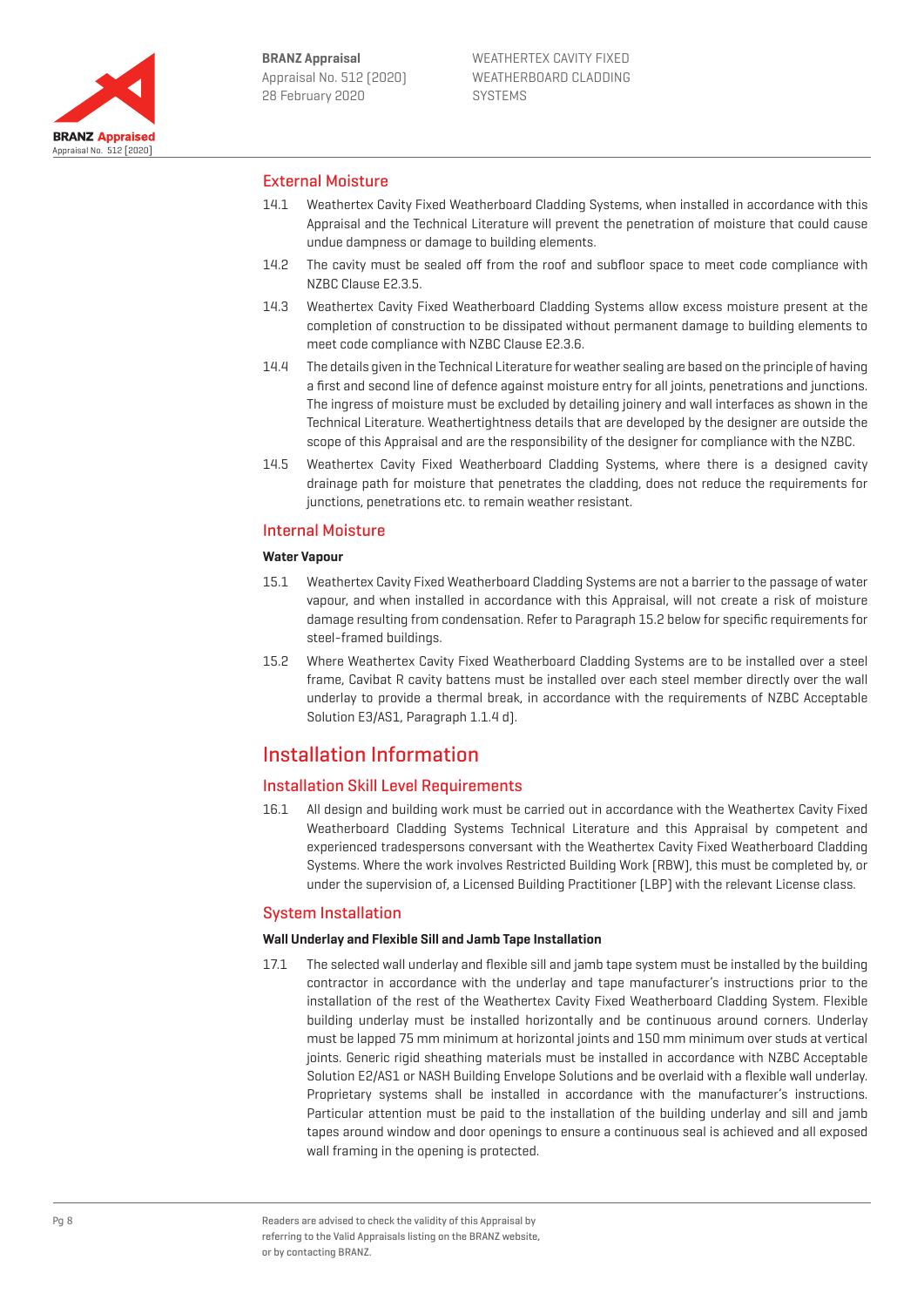

17.2 Where studs are at greater than 450 mm centres and a flexible wall underlay is being used, a building underlay support must be installed in accordance with NZBC Acceptable Solution E2/AS1 Paragraph 9.1.8.5 or NASH Building Envelope Solutions Paragraph 9.1.9.5.

#### **Cavity Battens - Timber Framing**

17.3 Cavity battens must be installed vertically over the building underlay to the wall studs at maximum 600 mm centres where the studs are at 600 mm centres, or at 400 mm centres when studs are at 400 mm centres. Cavity battens must be fixed in place with 40 x 2.5 mm hot-dip galvanised flat head nails, at maximum 750 mm centres. Structural battens must be fixed at maximum 300 mm centres alternately offset from the centre line by 12 mm. Refer to Paragraph 4.2 for structural cavity batten fixings. Where a rigid underlay is used, the length of the fixing must be increased by a minimum of the thickness of the underlay.

#### **Cavity Battens - Steel Framing**

17.4 Cavibat R cavity battens are fixed to all steel framing members with the XPS face against the wall underlay. The battens are tacked in position with 30 or 38 mm finishing brads at approximately 400 mm centres.

#### **Weathertex Cladding System Installation**

- 17.5 Weathertex weatherboards may be cut on-site by power saw. Holes and cut-outs may be formed by drilling a number of holes around the perimeter of the opening required and tapping out the centre with a hammer, or by using a hole saw.
- 17.6 Weathertex weatherboards must be kept dry prior to installation. Before the weatherboards are installed, cut edges, ends and holes must be sealed with a solvent-based or tannin-resistant acrylic primer.
- 17.7 Weathertex weatherboards must be installed starting at the bottom of the wall. A Primelok starter strip is used at the base of the wall to accept the first course of Primelok weatherboards. Before the weatherboards are installed, the corner detail must be prepared to suit the selected option, e.g. aluminium corners angles. The necessary flashings must be installed before commencing weatherboard fixing. The bottom course of weatherboards must overhang the bottom plate by a minimum of 50 mm.
- 17.8 Weathertex weatherboards are face-fixed. Weathertex Primelok weatherboards are fixed by means of a hidden fixing method. The overlapping Primelok weatherboard, which is held in place by the plastic spline, covers the head of the fastener. Selflok weatherboards are fastened with a semi-concealed or face-fix ('traditional') method.
- 17.9 Joints between weatherboards are made off-stud, with the joiner appropriate for the profile of weatherboard used. Ends are brought into moderate contact with the splays or nibs within the joiner. Selflok weatherboards can also be joined off-stud using the Long Vertical Aluminium Joiner with dwangs at maximum 600 mm centres to support the joiner. Primelok weatherboards can be joined off-stud using the Large Long Vertical Joiner supported with dwangs at maximum 600 mm centres.

#### **Aluminium Joinery Installation**

17.10 Aluminium joinery and associated head flashings must be installed by the building contractor in accordance with the Technical Literature. A 7.5–10 mm nominal gap must be left between the joinery reveal and the wall framing so a PEF rod and air seal in accordance with a NZBC Acceptable Solution E2/AS1 Paragraph 9.1.6 or NASH Building Envelope Solutions Paragraph 9.1.6 can be installed after the joinery has been secured in place.

#### **Finishing**

17.11 The paint or stain coating manufacturer's instructions must be followed at all times for application of the finish. Weathertex weatherboards must be clean and dry before commencing finishing.

#### **Inspection**

17.12 The Technical Literature must be referred to during the inspection of Weathertex Cavity Fixed Weatherboard Cladding Systems installations.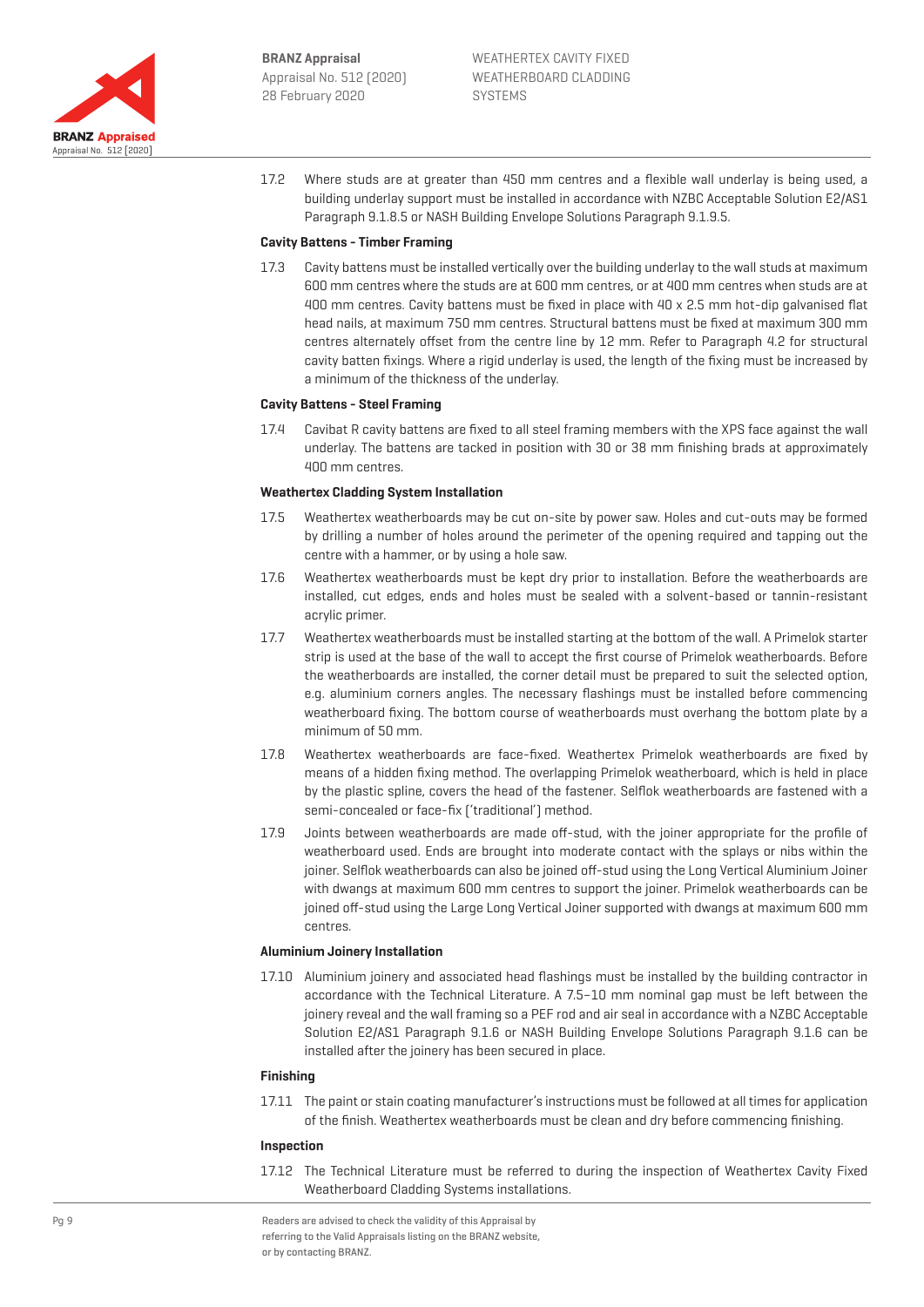

## Health and Safety

- 18.1 Cutting of Weathertex weatherboards must be carried out in well ventilated areas and a dust mask and eye protection must be worn.
- 18.2 Safe use and handling procedures for the components that make up Weathertex Cavity Fixed Weatherboard Cladding Systems are provided in the Technical Literature.

## Basis of Appraisal

The following is a summary of the technical investigations carried out:

### **Tests**

19.1 The following testing has been completed:

- ¬ Wind face load testing for Primelok and Selflok Weatherboards on timber and steel framing has been completed by a National Association of Testing Authorities (NATA) registered laboratory. The results have been reviewed by BRANZ structural engineers.
- ¬ Nail pull tests to determine the pull-out strengths of alternative Weathertex weatherboard fixings were completed by BRANZ and the results were used in assessing Weathertex Cavity Fixed Weatherboard Cladding Systems.
- ¬ Weathertex Cavity Fixed Weatherboard Cladding Systems were tested to NZBC Verification Method E2/VM1.

## Other Investigations

- 20.1 The performance and testing of wood fibre-based wall cladding products in New Zealand, Australia and the USA has been considered, including the structural and weathertightness performance, durability and non-hazardous nature. Relevant data from previous BRANZ Appraisals of Weathertex weatherboards has been considered.
- 20.2 BRANZ expert opinion on NZBC E2 code compliance for the Weathertex Cavity Fixed Weatherboard Cladding Systems including evaluation of all details within the scope of this Appraisal.
- 20.3 Site inspections have been carried out by BRANZ to assess the practicability of installation and to examine completed installations.
- 20.4 The Technical Literature for Weathertex Cavity Fixed Weatherboard Cladding Systems has been examined by BRANZ and found to be satisfactory.

#### **Ouality**

- 21.1 The manufacture of Weathertex weatherboards has been examined by BRANZ, including methods adopted for quality control. Details regarding the quality and composition of the materials used were obtained by BRANZ and found to be satisfactory.
- 21.2 The quality of materials, components and accessories supplied by Weathertex Pty Ltd is the responsibility of Weathertex Pty Ltd. The quality control system of Weathertex Pty Ltd has been assessed and registered as meeting the requirements of AS/NZS ISO 9001.
- 21.3 Quality of installation on-site of components and accessories supplied by Weathertex Pty Ltd and the building contractor is the responsibility of the installer.
- 21.4 Designers are responsible for the building design, and building contractors are responsible for the quality of installation of framing systems and joinery, building underlays, flashing tapes, air seals and cladding system in accordance with the instructions of Weathertex Pty Ltd.
- 21.5 Building owners are responsible for the maintenance of Weathertex Cavity Fixed Weatherboard Cladding Systems in accordance with the instructions of Weathertex Pty Ltd.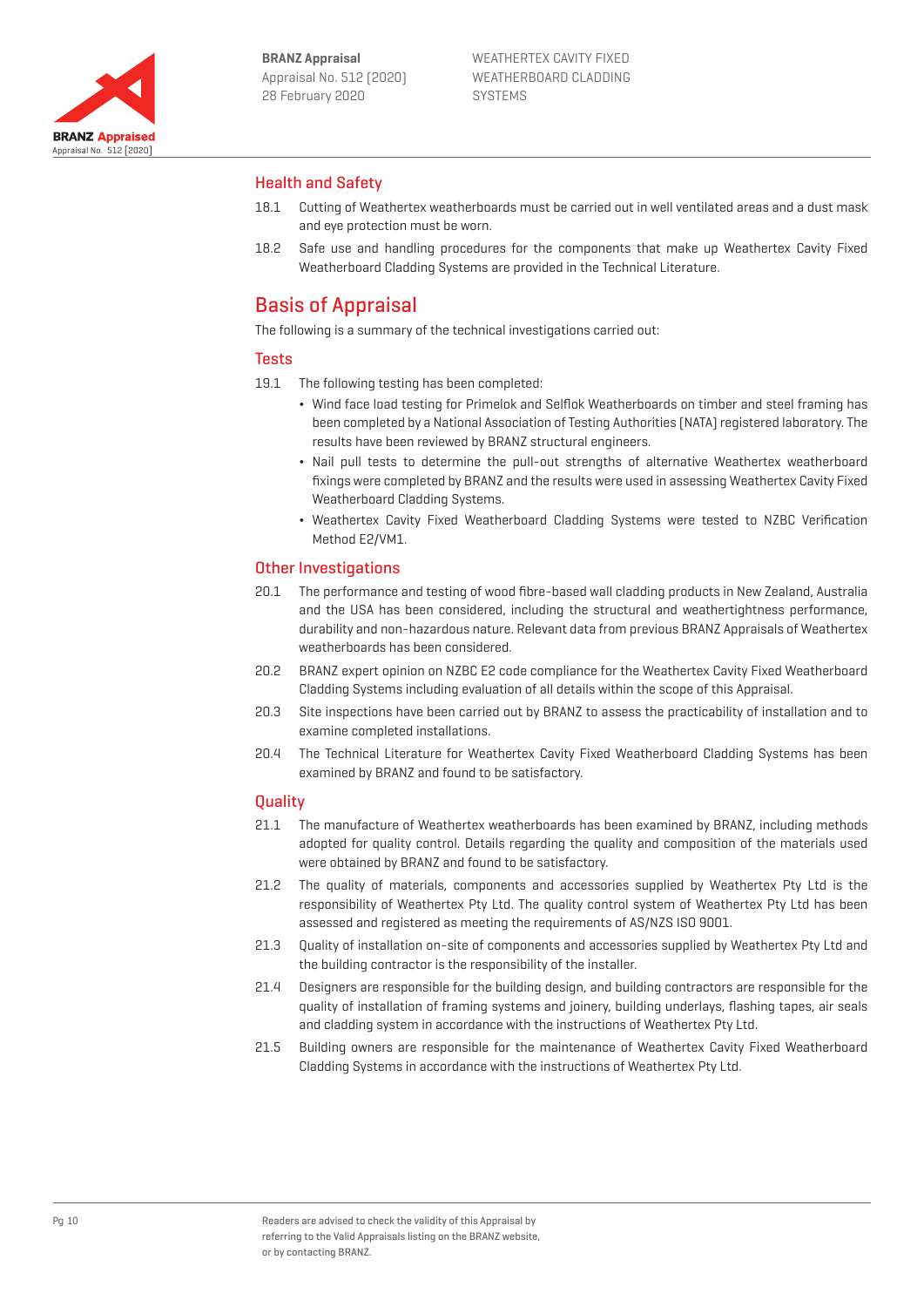

WEATHERTEX CAVITY FIXED WEATHERBOARD CLADDING SYSTEMS

# Sources of Information

Appraisal No. 512 [2020]

**BRANZ Appraised** 

- ¬ AS 3566:2002 Self-drilling screws for the building and construction industries.
- ¬ AS 3730 Guide to the properties of paints for buildings.
- ¬ AS/NZS 1170:2002 Structural design actions.
- ¬ NASH Building Envelope Solutions: 2019.
- NASH Standard Part 2: May 2019 Light Steel Framed Buildings.
- ¬ NZS 3603:1993 Timber Structures Standard.
- ¬ NZS 3604:2011 Timber-framed buildings.
- ¬ NZS 4211:2008 Specification for performance of windows.
- ¬ Ministry of Building, Innovation and Employment Record of amendments Acceptable Solutions, Verification Methods and handbooks.
- ¬ The Building Regulations 1992.

## **Amendments**

## Amendment No. 1, dated 29 April 2020

This Appraisal has been amended to update the Appraisal Holder's web address.

#### Amendment No. 2, dated 11 September 2020

This Appraisal has been amended to update the maximum dwang spacing.

#### Amendment No. 3, dated 5 February 2021

This Appraisal has been amended to add Weathertex Natural weatherboards.

#### Amendment No. 4, dated 1 February 2022

This Appraisal has been amended to add the Large Long Vertical Joiner as an additional off-stud joining option for Primelok weatherboards.